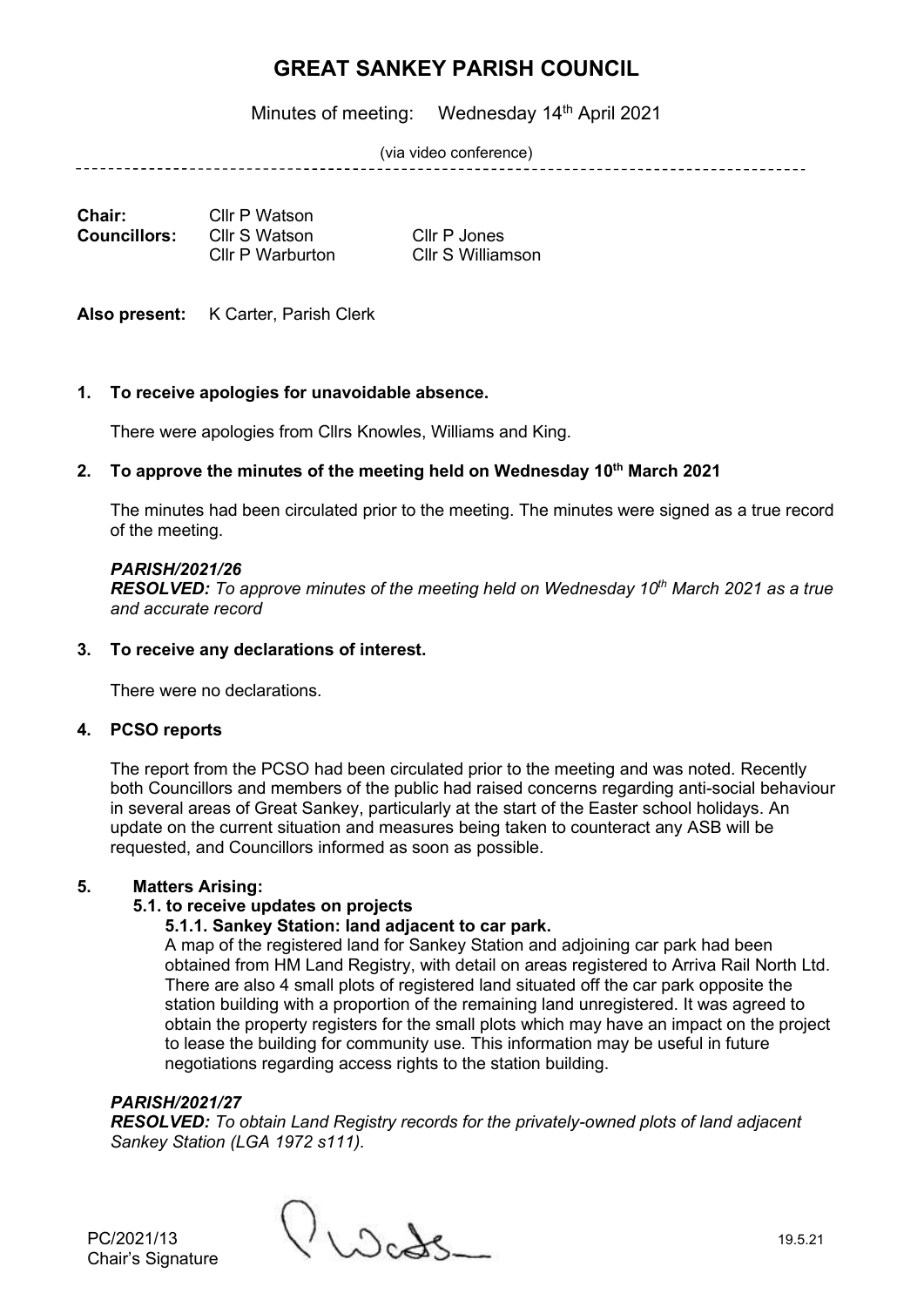Minutes of meeting: Wednesday 14<sup>th</sup> April 2021

(via video conference)

## **5.1.2. Parish Playing Field drainage: funding enquiries.**

Initial contact had been made with the Football Foundation who advised that, given the size of the project, it would be necessary to apply for funding through the local Football Association. Liverpool FA were subsequently contacted, and a reply is awaited.

## **5.1.3. Renewable Energy: building surveys.**

Following agreement at the last meeting, Aberla were engaged to carry out building surveys at Bewsey Barn and Whittle Hall Community Centres for solar PV and air source heat pumps. The surveys will be completed in the next week and it is hoped a report will be received by the next Finance Committee meeting.

## **5.2. to receive an update on the Warrington Western Link**

Cllr P Watson had attended a meeting with Warrington Borough Council and contractors for the Western Link project who thanked the parish council for the response to the consultation at the beginning of the year. Several changes have been made, mainly relating to Active Travel with increased pathways and cycleways. It was also confirmed that traffic levels will be monitored, and the impact of the link road assessed regularly. Potential issues are difficult to predict, but the monitoring will highlight any areas of concern and amelioration works will be considered if necessary. There had also been an update regarding comments on the underpass on Cromwell Avenue which is used by pupils of St Gregory's High School. WBC confirmed that the lighting units had been replaced in 2019 and had been recently checked and are working correctly. The flooding issue raised is still being investigated and the Parish Council will be advised of the outcome.

#### **6. Finance Committee: to be informed of the meeting held on 6.3.21 6.1 to receive the draft minutes of the meeting.** Received and noted.

## **6.2 to be informed of, and have the opportunity to question, items approved for payment.**

The items approved for payment were accepted. It was suggested that the council could look at quotes from Together Energy for gas and electricity for the future which was agreed; it was also proposed that, if it would be financially prudent to change supplier, it may be worth cancelling current contracts depending on any penalty clauses that would be imposed.

## *PARISH/2021/28*

*RESOLVED: To obtain quotes from Together Energy for the community centres and determine any penalty clauses on existing contracts (LGA 1972 s133).*

**6.3 to consider recommendations made and decide whether to accept them.** Recommendations from the meeting were approved with no comments.

## *PARISH/2021/29*

*RESOLVED: To seek advice from SLCC on VAT for proposed projects Councillors (LGA 1972 s111).*

## *PARISH/2021/30*

*RESOLVED: To arrange Councillor training on roles and responsibilities through ChALC to be strongly recommended to new Councillors and offered to returning Councillors (LGA 1972 s111).*

Chair's Signature

 $PC/2021/14$  19.5.21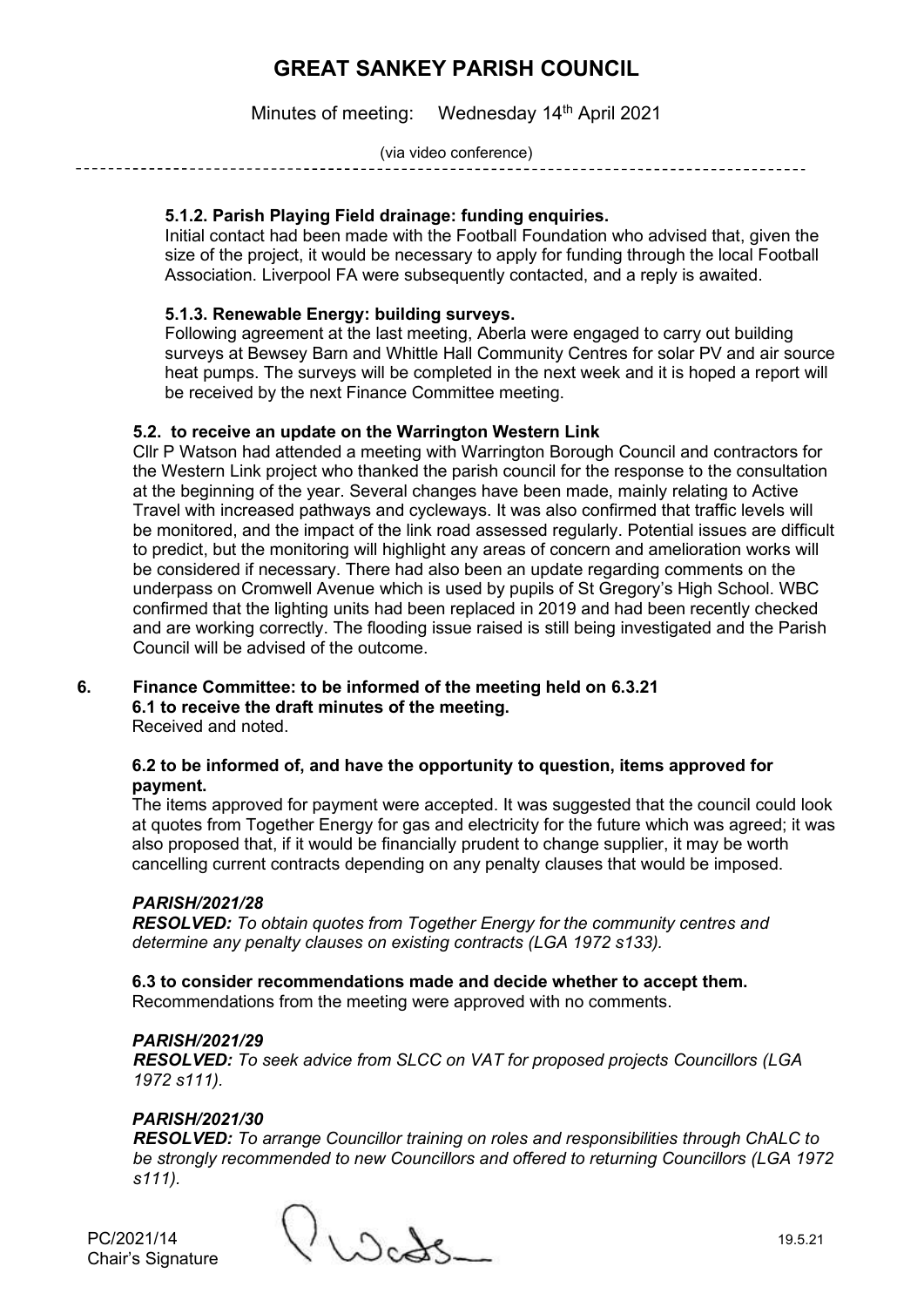Minutes of meeting: Wednesday 14<sup>th</sup> April 2021

(via video conference)

\_\_\_\_\_\_\_\_\_\_\_\_\_\_\_\_\_\_\_\_\_\_\_\_\_\_\_\_\_

## *PARISH/2021/31*

*RESOLVED: To increase sickness entitlement of caretaking staff to equal that of key personnel (LGA 1972 s112).*

## *PARISH/2021/32*

*RESOLVED: To approve the Community Centres Operations Policy which includes a finish time of 9pm for customer bookings (LG (Misc. Prov.) Act 1976 s19).*

## *PARISH/2021/33*

*RESOLVED: To recruit a temporary member of staff for the caretaking post at Bewsey Barn Community Centre to cover long-term sickness (LGA 1972 s112).*

## *PARISH/2021/34*

*RESOLVED: To accept the quote from Samrose Windows for the refurbishment of the kitchen at Whittle Hall Community Centre (LG (Misc. Prov.) Act 1976 s19).*

## *PARISH/2021/35*

*RESOLVED: To accept the quote from Brookmeade Building Ltd for the refurbishment of Bewsey Barn Community Centre (LG (Misc. Prov.) Act 1976 s19).*

## *PARISH/2021/36*

*RESOLVED: To allow use of the Parish Playing Field by request on a temporary basis at no charge. Covid-19 guidelines to be followed and risk assessments provided to the Parish Office. Situation to be reviewed by September 2021.*

## **7. To consider information on virtual Council meetings after 7th May**

Parish Clerks are currently awaiting definitive guidance from Government regarding the validity of virtual meetings. At the beginning of the pandemic, local authorities were granted permission to allow members, the public and press to attend meetings remotely from 4 April 2020 for all smaller authorities, but this legislation runs out on  $6<sup>th</sup>$  May and will revert to the provisions in the extant legislation (Public Bodies (Admissions to Meetings) Act 1960 and Local Government Act 1972). Whilst this legislation doesn't specifically permit virtual meetings, it also doesn't prohibit them since the legislation predates the technology. The latest briefing from NALC is that there will be a court hearing on 21<sup>st</sup> April in the Administrative Court to seek a ruling on this issue. In the meantime, it is for individual councils to decide whether virtual meetings are lawful within the legislation mentioned above and in consideration of the ongoing restrictions for in-person meetings. After discussion, it was agreed that the May Parish Council meeting would be held virtually with this decision to be reviewed at that time for future meetings.

## *PARISH/2021/37*

*RESOLVED: To continue with virtual meetings for May 2021 considering ongoing restrictions and practicalities for in-person meetings. This resolution to be reviewed at the May Parish Council meeting following further guidance from NALC (LGA 1972 s111).*

PC/2021/15  $\bigcup_{\lambda \in \Lambda} C_{\lambda}$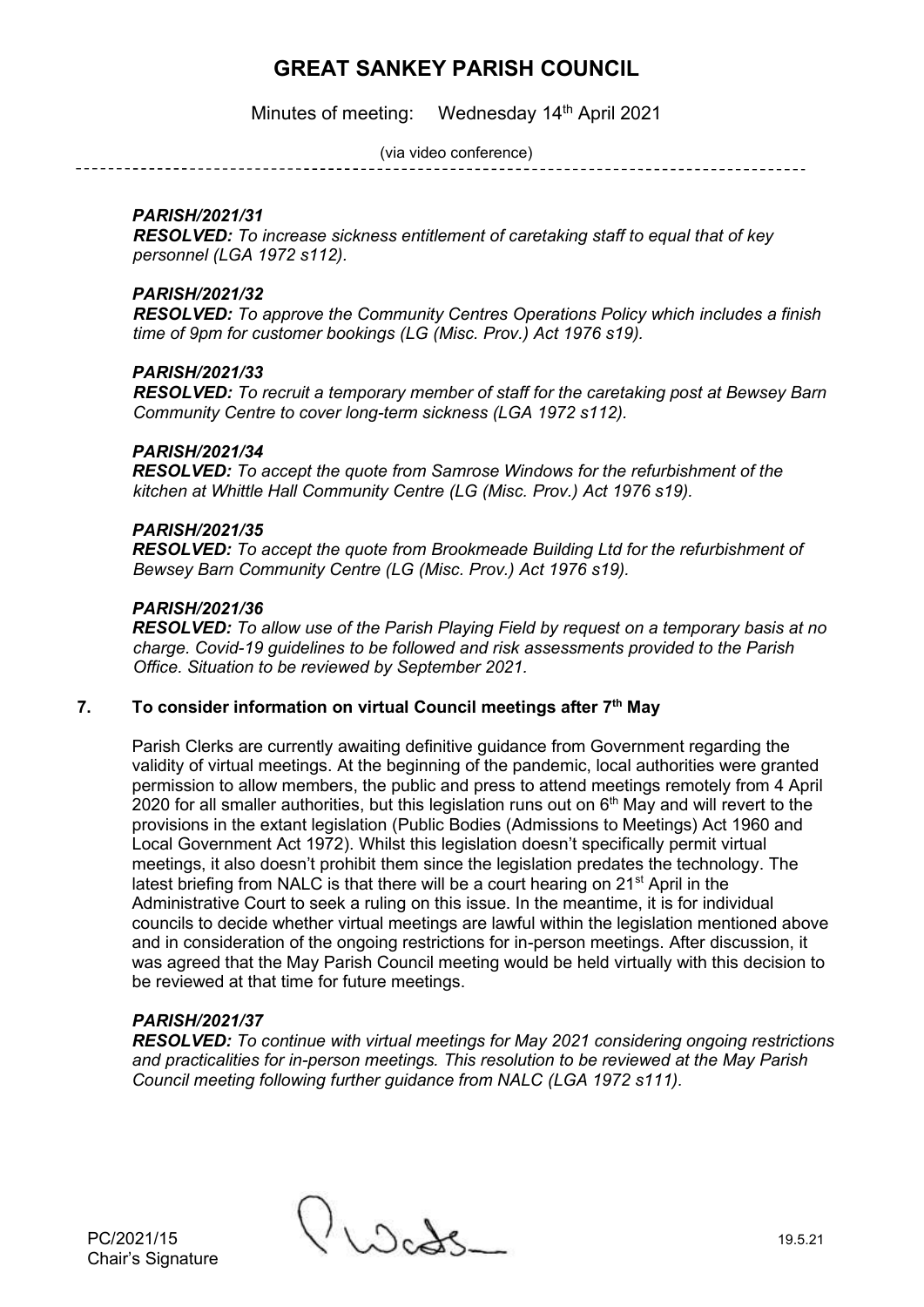Minutes of meeting: Wednesday 14<sup>th</sup> April 2021

(via video conference)

## **8. To consider planning applications received by the Council and decide if any objections are to be raised.**

The list of planning applications and decisions had been circulated prior to the meeting; no comments or objections were raised.

## **9. To consider correspondence received by the Council and decide if any action is required.**

Item 1: concerns raised by member of public about Councillor comments on social media.

It was confirmed that this was a general comment and not specific to any media post or councillor. As requested by the member of public, Councillors had already been sent a reminder to be mindful of their language and tone when commenting publicly and of the need to comply with the Code of Conduct and Nolan Principles whilst in office. Councillors acknowledged the complaint and receipt of the reminder.

Item 2: comments from member of public relating to Sankey Station.

The first comment was about litter on the railway in the area of Bunny Hollow and the second about youths gathering in the shelters on the station after 6pm. There was no suggestion of anti-social behaviour, but the resident suggested that if the lights were turned off, it may deter the youths from meeting there. It was agreed to contact the rail company regarding the litter as it is on the railway side of the fencing and would be dangerous for anyone else to address. It was also agreed to contact the PCSO's to patrol at the station and a request will be made that the lights are switched off if this is necessary as a crime prevention measure.

## *PARISH/2021/38*

*RESOLVED: To contact the rail company to address the litter on the embankments between Sankey Station and Warrington West Station. To request the PCSO's patrol Sankey Station in the evenings and report back if further action is needed in relation to youths gathering.* 

Item 3: Proposal re Lingley Green

The Parish Council has been approached by the Social Value Lead at Network Plus who are carrying out gas mains replacement this year in the vicinity of Lingley Green. As part of the work, the company is looking to give something back to the community and have offered help for the Green. This offer could be financial in nature or a volunteer work party. Councillors suggested requesting a contribution for the commemorative bench which has been ordered for the site.

## *PARISH/2021/39*

*RESOLVED: To request a contribution to the commemorative bench on Lingley Green as offered by Network Plus.*

Item 4: from resident regarding anti-social behaviour in Whittle Hall

The information had already been forwarded on to the Police as mentioned under agenda item 4.

PC/2021/16  $\bigvee$  West 5

Chair's Signature